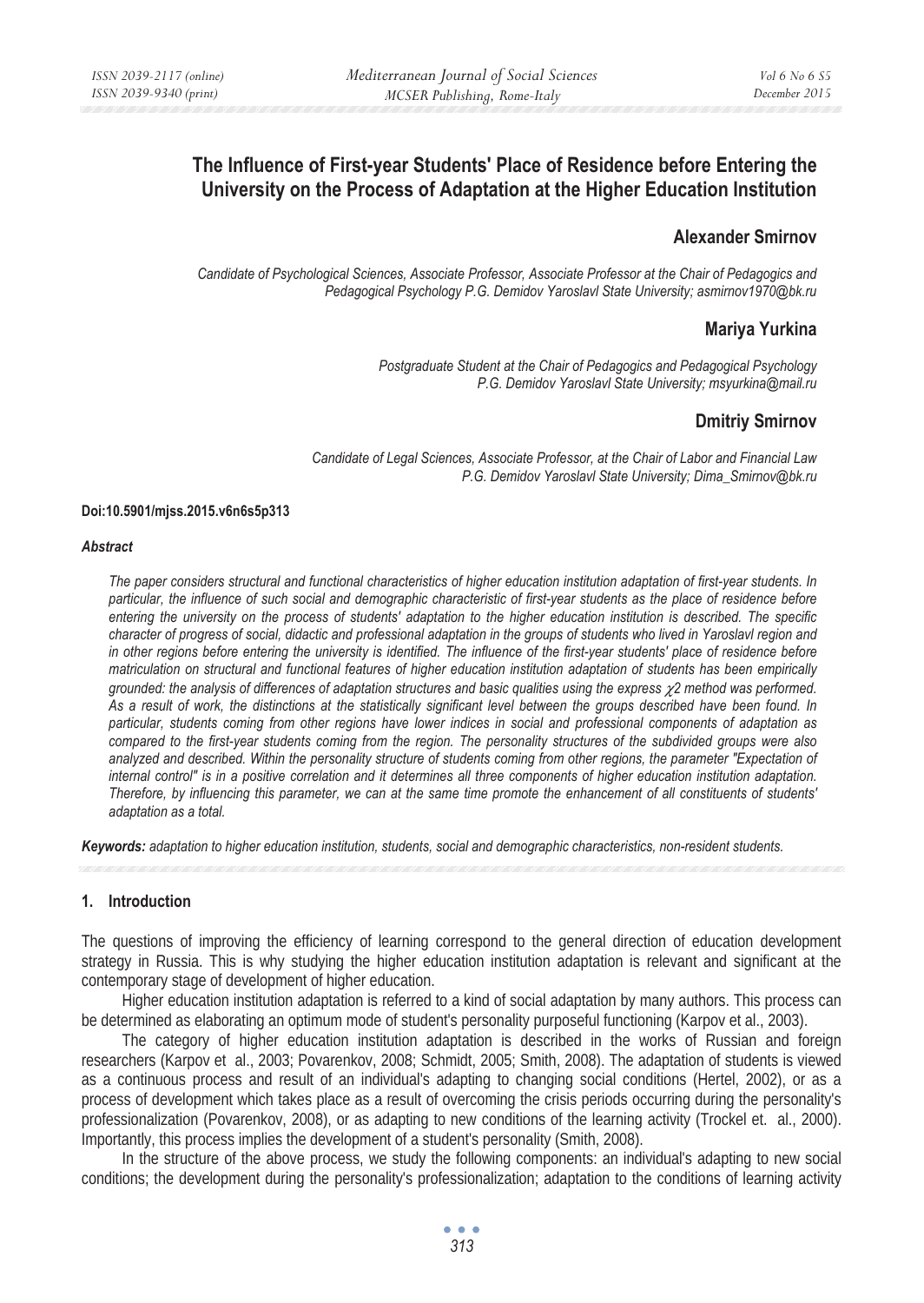### (Smirnov & Yurkina, 2015).

Many researchers point out the annual increase of the percentage of non-resident students in the total quantity of the first-year students (Khasyanova & Saltanova, 2010). This group is a special category of the first-year students. For the local students, when they enter a higher education institution, it is only the geographical location of the education institution within one city and the kind of learning activity that change, i.e. they live in a familiar to them social environment and they use the accumulated social and cultural capital. The non-residents become migrants in a strange city and have to live independently. That is, this group of students has to adapt not only to the higher education institution but also to the city, to new conditions of life (Chapdelaine & Alexitch, 2004).

Most studies conducted in this direction mainly deal with migrants and resettlers (Nishimura, T. and Sakurai, S, 2013). The process of non-residents entering the new environment yet remains understudied. Therefore, this topic is relevant and sought for.

### **2. Research Methods**

### *2.1 Empirical methods*

We used the following techniques and methods as diagnostic tools: questionnaire "Diagnostics of social and psychological adaptation" (C. Rogers, R. Diamond, as adapted by A.K. Osnitskiy), "Motivation of learning at the higher education institution" technique (T.I. Ilyina), coping behavior estimation technique (R. Lazarus, S. Folkman), "Students' adaptation to the higher education institution" questionnaire (M.S. Yurkina), "Personality orientation" questionnaire (V. Smekala, M. Kuchera), "Estimation of a personality's adaptedness condition" questionnaire.

The analysis of empirical data has been conducted using the methods of parametric statistics: checking of normality of distribution (using the  $\chi^2$  criterion), determining the validity and significance of distinctions according to Student's t-test, correlation analysis according to Pearson's  $\rho$ -test, measuring the non-linear links between variables (correlation ratio Ș2). The method of stating the basic components was used. For counting the extent of organization of correlation structures, the indices suggested by A.V. Karpov were used.

### **3. Results and Discussion**

We have subdivided the non-resident first-year students according to the distance of their place of residence before matriculation into students from Yaroslavl region and ones from other regions. The sample was constituted by first-year students of P.G. Demidov Yaroslavl State University of the faculties of psychology, biology and ecology, physics, economics, and law of 2013-2014 year of entry. In particular, 352 students coming from the home region were included and 358 ones – from other regions. This proportion of students in the groups corresponds to the proportion of first-year students in the faculties, which confirms the representativeness of our sampling. The age of the tested ones ranges from 17 to 24. Table 1 presents the distinctions according to the adaptedness level parameter which are statistically significant.

**Table 1.** The distinctions in the adaptedness level between students coming from Yaroslavl region (YR) and ones coming from other regions (OR)

| Parameter                    | Average   |           | Student t-test |          |
|------------------------------|-----------|-----------|----------------|----------|
|                              | <b>YR</b> | <b>OR</b> |                | р        |
| Social adaptation            | 41.10     | 39.34     | 1.34           | p<0.05   |
| Professional adaptation      | 50.27     | 48.41     | 1.38           | p < 0.05 |
| <b>Distancing</b>            | 8.46      | 9.69      | 2.36           | p < 0.01 |
| Acceptance of responsibility | 7.33      | 7.98      | 1.61           | p<0.05   |
| Positive re-evaluation       | 11.71     | 12.67     | 1.53           | p<0.05   |
| Satisfaction by situation    | 12.60     | 12.07     | 1.29           | p<0.05   |
| Satisfaction by health       | 15.21     | 14.48     | 1.58           | p<0.05   |
| Satisfaction by activity     | 14.88     | 14.16     | 1.46           | p<0.05   |

The students who before matriculation used to live in a region other than the one housing the educational institution have lower indices in the parameters of "Social adaptation" and "Professional adaptation" as compared to the group of students coming from Yaroslavl region (Table 1). Considering the distinctions of coping strategies in these groups, we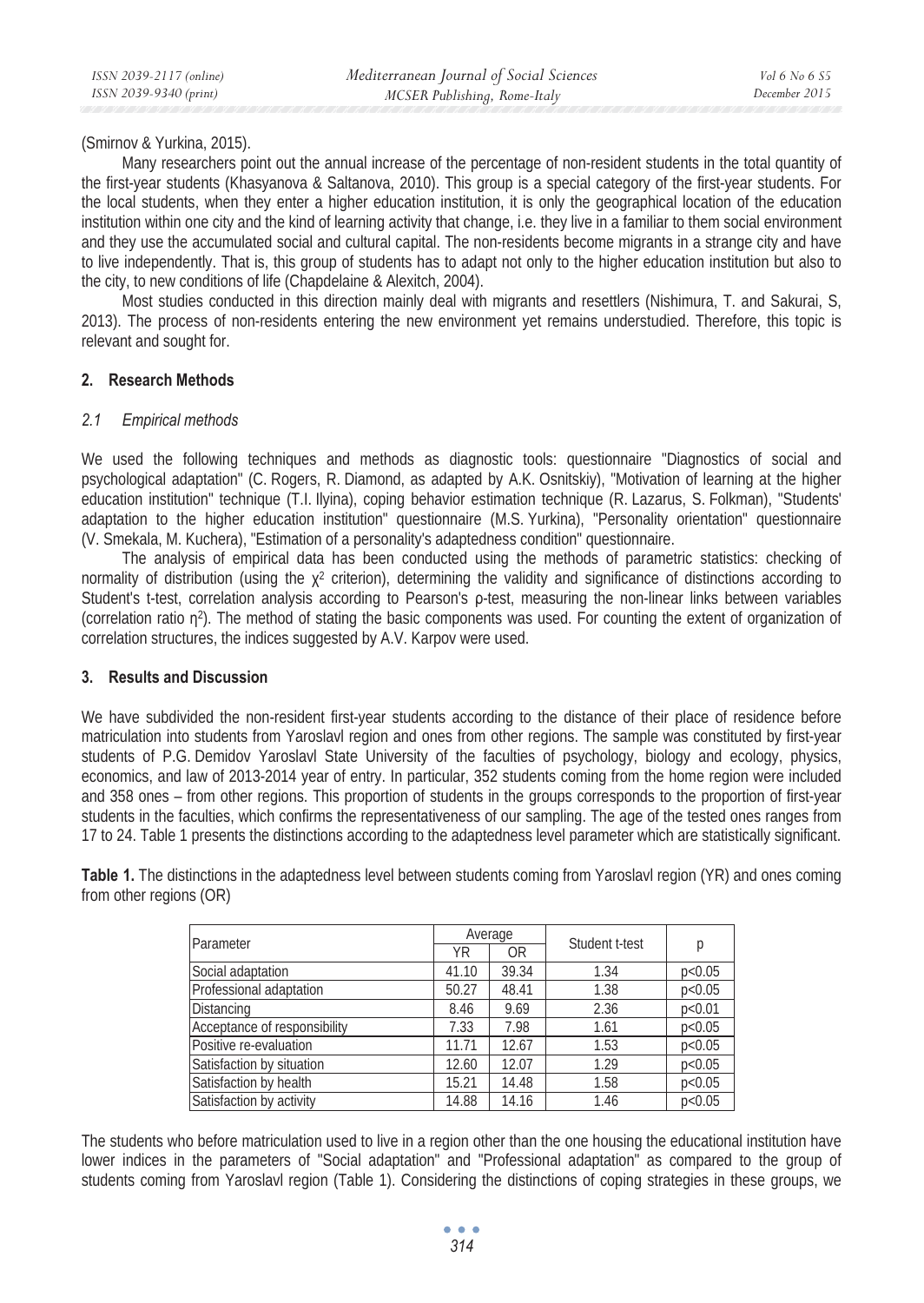should point out that the learners coming from other regions have higher indices as compared to the remaining students in the parameters of "Distancing", "Acceptance of responsibility" and "Positive re-evaluation" (Table 1). This fact confirms that in a frustrating situation, it is most inherent in this group of students to make cognitive efforts of distancing themselves from the situation and reducing its significance while at the same time bearing in mind their roles in the problem and, in particular, focusing on positive moments which the situation brings for a personality. Such a type of behavior can be a consequence of the fact that this group is the most isolated from its previous social circle and has to independently resolve any problems occurring of both learning and daily life character. Students coming from other regions as compared to the first-year students from the region have lower indices according to the level of satisfaction by the situation, their health and way of life, as well as by their activity. This fact can result from moving to another region, as the students get to new social, daily life, and study conditions and have to adapt to them, which is a stress for the organism, hence the emotional background and perception of the current situation have a negative character.

Next, we performed the correlation analysis within each group. We are going to consider the correlations with scales "Social adaptation", "Didactic adaptation", "Professional adaptation" only.

In the personality structure of students coming from the region, the component of didactic adaptation correlates positively to such parameters as "Motivation to obtain knowledge" (r=0.36; p<0.01), "Motivation to receive a diploma"  $(r=0.44; p<0.001)$ , "Self-control" (r=0.30; p<0.05), "Problem solution planning" (r=0.30; p<0.05) and "Positive reevaluation" ( $r=0.23$ ;  $p<0.05$ ). Thus, we can conclude that these characteristics are interrelated and as one index increases, the other one will go up, respectively. However, at this stage of analysis, we cannot come to any conclusions as to which exactly of these parameters determines the increase of the other ones.

Let us consider the social component of higher education institution adaptation. Numerous positive correlations of this characteristics and scales of other techniques were revealed at the stage of correlation analysis. Let us indicate the correlations of the "Social adaptation" scale at  $p<0.001$  significance level: "Satisfaction by activity" ( $r=0.43$ ) and "Emotional comfort" (r=0.49). Therefore, the more a student coming from the region is happy with the new activity type and the more comfortably he feels in the new conditions, the higher social adaptation indices he is going to have, and vice versa, accordingly.

It has also been found out that the professional component of adaptation has numerous positive correlations with parameters from other techniques. Let us discuss the positive correlations with this component at p<0.001 significance level. The following mutual links of the above parameter were revealed: "Satisfaction by activity" (r=0.43), "Acceptance of oneself" (r=0.49), "Expectation of internal control" (r=0.45). Thus, as the professional adaptedness indices increase, the self-acceptance, realization of significance of one's efforts in problem solving will go up, the assessment of one's activity will be higher, too, and vice versa, accordingly.

In the personality structure of students coming from other regions, what concerns the "Didactic adaptation" parameter, there is a negative correlation with "Motivation to receive a diploma" scale (r=-0.34; p<0.01). Therefore, if students coming from other regions enter a higher education institution in order to formally get an education, the level of the didactic component will be low, and vice versa, accordingly. At p<0.001 significance level, such coping strategy as "Self-control" correlates to the said parameter positively (r=0.42). Thus, the more adapted in the learning process a student is, the more characteristic it is for him to make efforts to control his feelings and actions in a frustrating situation, and vice versa, accordingly.

It has also been found that the social component of higher education institution adaptation has numerous positive correlations with parameters from other techniques. Let us consider the positive correlation with this component at p<0.001 significance level. The following mutual links of the said parameter were found: "Positive re-evaluation" (r=0.47), "Satisfaction by situation" (r=0.44), "Satisfaction by communication" (r=0.48), "Acceptance of oneself" (r=0.59), "Acceptance of others" (r=0.64), "Emotional comfort" (r=0.52), "Expectation of internal control" (r=0.54). Thus, we can say that if the social adaptedness level goes up, then students perceive the current situation the new social environment, themselves in a more sensible and positive way, and, as a consequence, their emotional comfort level increases, and vice versa, accordingly.

Let us discuss the professional component of higher education institution adaptation in the personality structure of students coming from other regions. At the stage of correlation analysis, numerous positive correlations were revealed between this characteristics and scales from other techniques. Let us outline the correlations of "Professional adaptation" scale at p<0.001 significance level: "Acceptance of oneself" (r=0.46), "Acceptance of others" (r=0.43), "Expectation of internal control" (r=0.48). Therefore, higher indices for this adaptation component will involve higher levels of selfacceptance, positive perception of others, internality, and vice versa, accordingly.

Further on, we analyzed the correlation relations of mutual influence between the scales "Social adaptation", "Didactic adaptation", "Professional adaptation" and scales from other techniques with which significant correlations were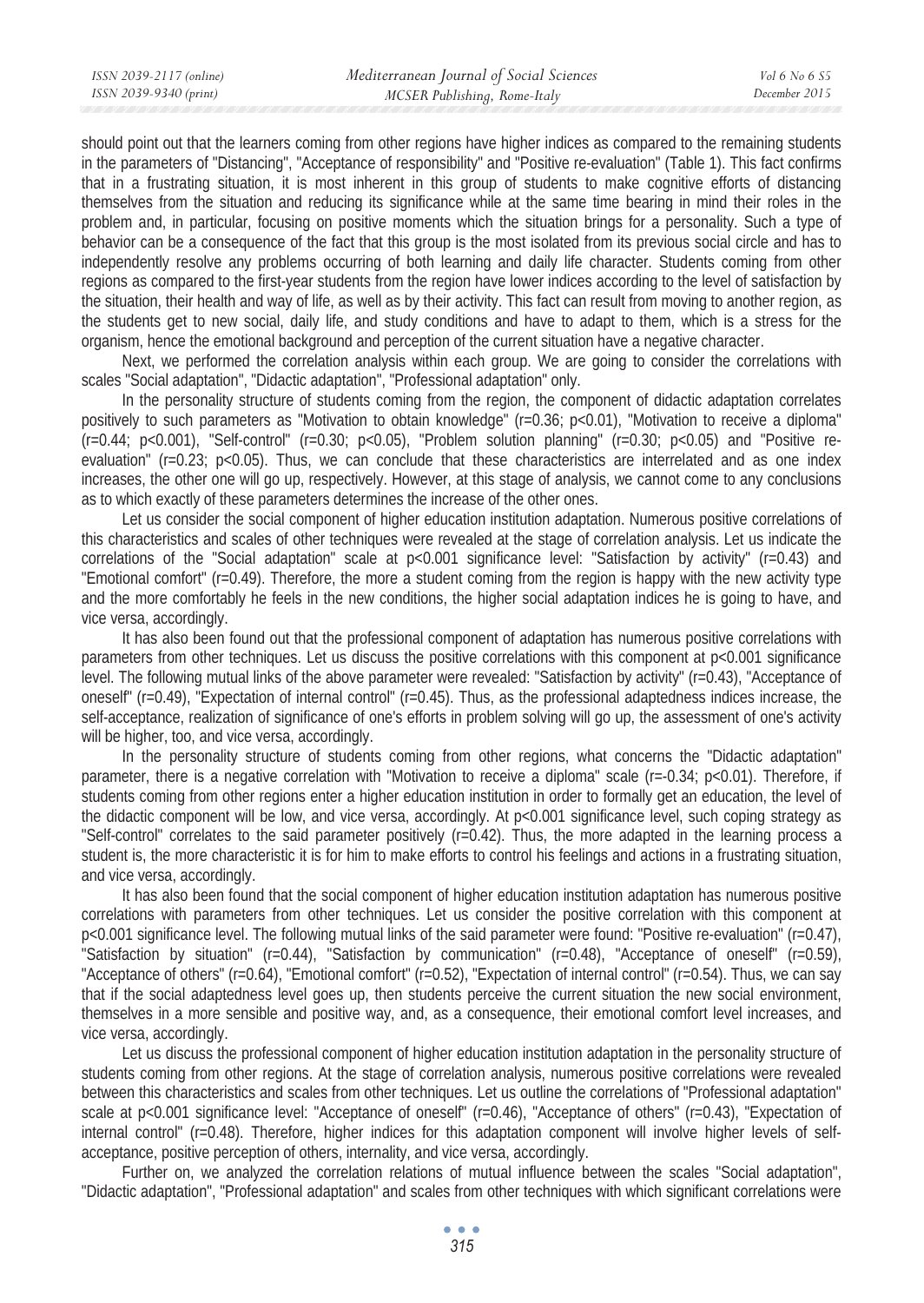#### found.

In the personality structure of students who before matriculation lived in the same region as their educational institution is located, the positive correlations of the said component of higher education institution adaptation and two types of motivation during learning were revealed: the one to obtain knowledge (Ok) and the one to receive a diploma (Rd). This stage of analyzing the empirical data obtained allows us to make a conclusion that it is the learner's motivational sphere orientation that determines his level of didactic adaptedness (DA) ( $\eta^2$ <sub>DA/Ok</sub> no influence at the statistically significant level was found;  $\eta^2_{\text{OWDA}}=1$ ;  $p<0.01$ ;  $\eta^2_{\text{OWRA}}=$  no influence at the statistically significant level was found;  $\eta^2$ <sub>Rd/DA</sub>=1; p<0.01). As focusing the efforts on receiving a diploma is unfavorable for further studying, it is important to work with the second component revealed. Thus, at this stage of learning, for a successful adaptation in the didactic sphere, it is important to form in students coming from Yaroslavl region the motivation to obtain new knowledge.

In the personality structure of students coming from other regions, there is a positive correlation between the said component of higher education institution adaptation and the "Expectation of internal control" (EIC) parameter. At this stage of analysis, we can conclude that it is this index that determines the level of adaptedness in the academic sphere and not vice versa ( $\eta^2$ <sub>DA/EIC</sub> no influence at the statistically significant level was found;  $\eta^2$ <sub>EIC/DA</sub>=0.77; p<0.01). Thus, the more characteristic it is for the students coming from other regions to undertake responsibility in a problem situation, the higher their level of didactic adaptedness is. The "Motivation to receive a diploma" parameter correlates negatively with the singled out component, too. Having studied the correlation relations of mutual influence, we can come to a conclusion that it is the orientation of motivation that determines the didactic adaptedness level  $(n^2_{DMRd} =$  no influence at the statistically significant level was found;  $\eta^2$ <sub>Rd/DA</sub>=1; p<0.01). Thus, as a result of primary diagnostics, the students coming from other regions and having high indices of the said parameter should be referred to a risk group in this component of higher education institution adaptation.

In the personality structure of students coming from Yaroslavl region, the significant positive correlations have been found between the social component and the following parameters: "Acceptance of oneself" (Aos), "Expectation of internal control", "Emotional comfort" (EC) and "Acceptance of others" (Aoo). The analysis of correlation relations of mutual influence enables us to conclude that it is these characteristics that influence the level of the said component and not vice versa ( $n^2s_{A/As}$  no influence at the statistically significant level was found;  $n^2As_{SAS} = 0.86$ ;  $p < 0.01$ ;  $n^2s_{A/EC}$  no influence at the statistically significant level was found;  $\eta^2_{EIC/SA}=0.87$ ; p<0.01;  $\eta^2_{SACE}$  no influence at the statistically significant level was found;  $\eta^2$ <sub>EC/SA</sub>=0.70; p<0.01;  $\eta^2$ <sub>SA/Aoo</sub> no influence at the statistically significant level was found;  $\eta^2$ Aoo/SA=0.64; p<0.01;). Thus, the more sensible and tolerant is the way students coming from Yaroslavl region perceive the new social environment and themselves, the more satisfied they are with the conditions formed, and in the case of internal type control locus, the higher the indices of the "Social adaptation" parameter will be. It is important to work with the parameters revealed as they have a significant structural weight (W=52, W=49, W=48, W=47, respectively) and they are contained in basic personal qualities of students coming from the region. It should also be mentioned that it is this component that determines the extent of satisfaction by activity (AC) in the group of students coming from the region  $(n^2$ <sub>SA/AC</sub>=0.61; p<0.01; n<sup>2</sup>AC/SA no influence at the statistically significant level was found). Therefore, if we work with this component of adaptation, the students coming from Yaroslavl region will be more satisfied with the new activities they faced when entering the university. Notably, the "Social adaptation" parameter has a rather high structural weight (W=54), which is also quite important for further practical work because by changing this parameter we will be able to influence the entire personality structure of students coming from the region.

In the personality structure of students coming from other regions, there are positive correlations between the social adaptation and such parameters as "Expectation of internal control", "Acceptance of oneself", "Emotional comfort". At this stage of analysis, we can conclude that it is these characteristics that influence the level of social adaptedness and not vice versa ( $n^2$ <sub>SA/EIC</sub> no influence at the statistically significant level was found;  $n^2$ <sub>EIC/SA</sub>=0.88; p<0.01;  $n^2$ <sub>SA/Aos</sub>=0.65;  $\eta^2$ <sub>oos/SA</sub>=0.84; p<0.01;  $\eta^2$ <sub>SA/EC</sub> no influence at the statistically significant level was found;  $\eta^2$ <sub>EC/SA</sub>=0.61; p<0.01;). Thus, in order to influence this component we have to enhance the subjective feeling of emotional comfort, the level of selfacceptance as well as that of internality. With this component, such parameters as "Positive re-evaluation" (PR) and "Acceptance of others" correlate positively, too. Having analyzed the correlation relations of mutual influence between the scales, we can conclude that it is the social adaptedness level that determines the said parameters and not vice versa  $(n^2$ SA/PR=0.61;  $n^2$ PR/SA no influence at the statistically significant level was found;  $p$ <0.01;  $n^2$ SA/Aoo=0.69;  $n^2$ Aoo/SA=0.65; p<0.01;). Therefore, the more adapted this group of students is to new social conditions is, the more positively they perceive the people around them; and, if a frustrating situation occurs, the more characteristic of them it is to make efforts for creating a positive meaning of the situation, for one's personal growth too. This component of higher education institution adaptation is one of the most important for further practical work with the group of students coming from other regions because it is among the leading ones in the basic personal qualities and it has a high structural weight (W=61).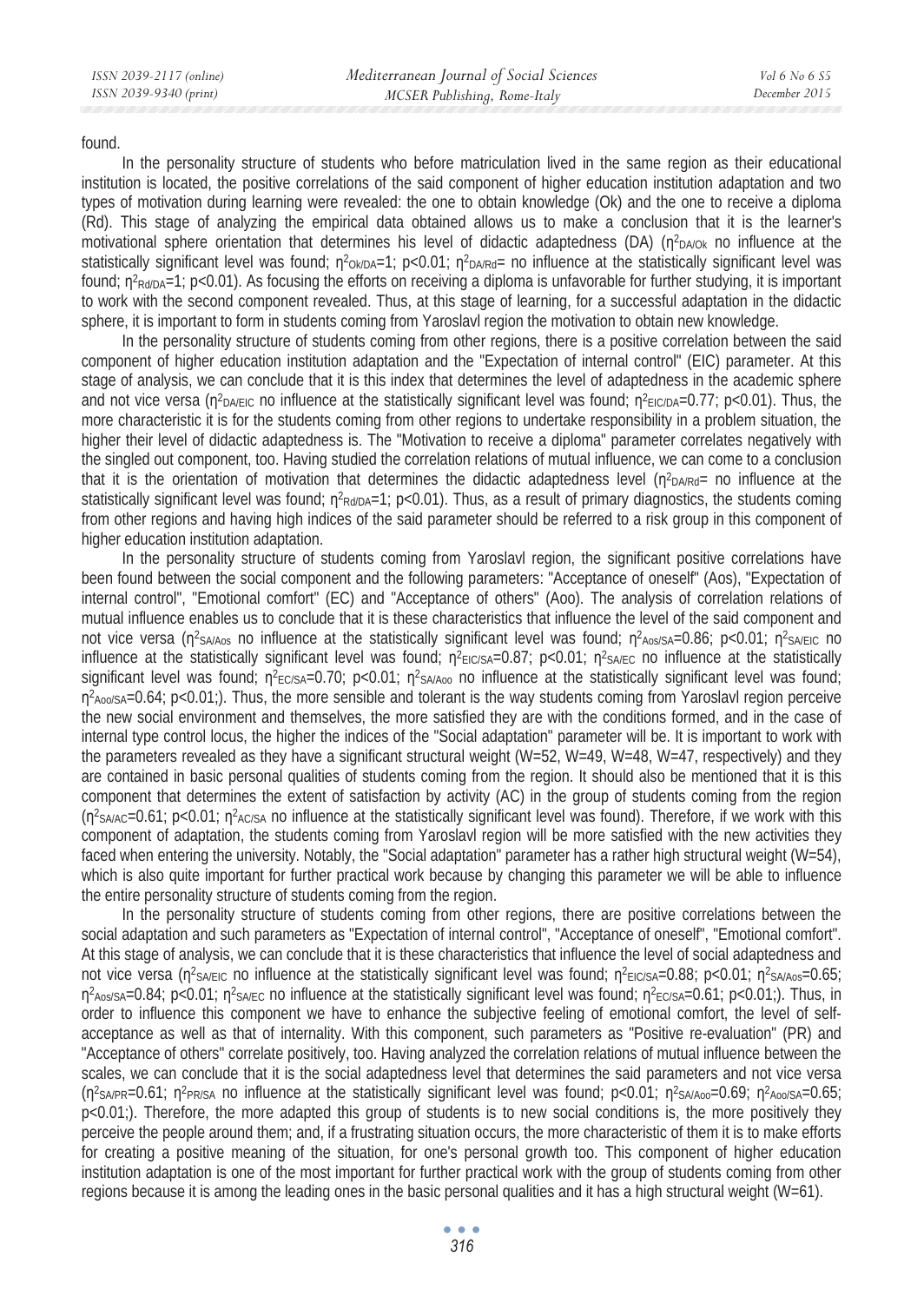| ISSN 2039-2117 (online) | Mediterranean Journal of Social Sciences | Vol 6 No 6 S5 |
|-------------------------|------------------------------------------|---------------|
| ISSN 2039-9340 (print)  | MCSER Publishing, Rome-Italy             | December 2015 |

It should be pointed out that in both groups of students, positive correlations between the social component and such parameters as "Expectation of internal control", "Acceptance of oneself" and "Emotional comfort" are observed. This stage of analysis has enabled us to find out that it is the said parameters that determine the adaptedness level in a new environment. Hence, for enhancing the level of this component of higher education institution adaptation in both groups, we can work with the parameters mentioned.

At the stage of correlation analysis we have found out that in the group of students coming from Yaroslavl region the professional component of higher education institution adaptation correlates positively with such parameters as "Acceptance of oneself", "Expectation of internal control", "Emotional comfort" and "Acceptance of others". Analyzing the correlation relations of mutual influence has allowed us to identify that it is these parameters that influence the level of the said components and not vice versa ( $\eta^2$ <sub>PAAos</sub> no influence at the statistically significant level was found;  $\eta^2$ <sub>Aos/PA</sub>=0.71; p<0.01;  $\eta^2$ PA/EIC no influence at the statistically significant level was found;  $\eta^2$ EIC/PA=0.86; p<0.01;  $\eta^2$ PA/EC no influence at the statistically significant level was found;  $\eta^2_{EC/PA}=0.66$ ;  $p<0.01$ ;  $\eta^2_{PA/A_{00}}$  no influence at the statistically significant level was found;  $\eta^2$ <sub>000</sub> $p_A$ =0.68;  $p$ <0.01;). So, it is important to highlight the significance of the parameters revealed for the practical work with this group of students. It should also be pointed out that just like in the case of social adaptation component, it is the adaptedness level that determines the extent of satisfaction by activity in the group of students coming from the region ( $\eta^2_{\text{PAAC}}=0.63$ ;  $\eta^2_{\text{AC},\text{PA}}$  no influence at the statistically significant level was found;  $p<0.01$ ;). The professional adaptation parameter, just like the "Satisfaction by activity" one are leading in the basic personal qualities of the students coming from Yaroslavl region and they have a high value of structural weight – W=66 and W=53, respectively. This fact gives evidence about the importance of the qualities revealed in the personality structure of students coming from the region.

In the personality structure of students coming from other regions, positive correlations have been found between the said component of higher education institution adaptation and the following parameters: "Expectation of internal control", "Acceptance of oneself", "Motivation to obtain knowledge". This stage of analysis has enabled us to find out that it is the characteristics that determine the professional adaptedness level  $(\eta^2_{PA/EC}$  no influence at the statistically significant level was found;  $\eta^2$ <sub>EIC/PA</sub>=0.73; p<0.01;  $\eta^2$ <sub>PA/Aos</sub> no influence at the statistically significant level was found;  $\eta^2$ <sub>oos/PA</sub>=0.77; p<0.01;  $\eta^2$ <sub>PA/Ok</sub> no influence at the statistically significant level was found;  $\eta^2$ <sub>Ok/PA</sub>=1; p<0.01). Therefore, with the self-acceptance, internality and motivation orientation to obtaining new knowledge increasing, the level of this component will go up accordingly. The above parameter also has a positive mutual link with the "Satisfaction by activity", "Satisfaction by communication" (Sc) and "Positive re-evaluation" (PR). Analyzing the correlation relations of mutual influence between the said scales enables us to conclude that it is the professional adaptedness level that determines the indices and not vice versa ( $\eta^2$ <sub>PA/AC</sub>=0.61;  $\eta^2$ <sub>AC/PA</sub> no influence at the statistically significant level was found; p<0.01;  $\eta^2$ <sub>PA/Sc</sub>=0.63;  $\eta^2$ <sub>Sc/PA</sub> no influence at the statistically significant level was found; p<0.01;  $\eta^2$ <sub>PA/PR</sub>=0.62;  $\eta^2$ <sub>PR/PA</sub> no influence at the statistically significant level was found; p<0.01;). Thus, if the level of this component of higher education institution adaptation goes up, the level of satisfaction by activity and communication in the new social environment will increase; similarly, in case of a frustrating situation, efforts for creating a positive meaning of the situation are more likely to be made. The "Satisfaction by activity" and "Positive re-evaluation" indices are also leading in the basic personal qualities of the students coming from other regions and they have a high value of structural weight, W=64 and W=59, respectively. This gives evidence about the importance of these qualities in personality structure of this group of students, and the entire structure will change if there is an attempt to change the above parameters. It should be pointed out that in this group of students all three components of higher education institution adaptation are in a positive correlation with the parameter of "Expectation of internal control". Correlation analysis of mutual influence relations between the scales has enabled us to find out that it is the said parameter that determines level of all components. The scale "Expectation of internal control" has a high structural weight (W=57) and it is the leading basic personal quality of students coming from other regions. Thus, by influencing this parameter, we can at the same time promote the enhancement of all three components of students' adaptation to the higher education institution as a total.

Next, let us consider the structural indices.

First, we are going to analyze the structure organization index (Io) which characterizes the uniting of qualities into an integral structure and acts as one of the main prerequisites for ensuring the efficiency of students' adapting to the higher education institution. The structure of students coming from the home region is represented as the least integrated one (Io=222) while the structure diagram of students coming from other regions is non-differentiated to a smaller extent  $(I_0=294)$ . This fact allows supposing that this is associated with having to adapt not only to the higher education institution, but also to the new daily life, social and cultural conditions.

Further, let us consider the structure divergence index  $(I_d)$  that points to the extent of differentiating trends representation in the structure. This index is significantly higher in students coming from the region  $(I<sub>d</sub>=82)$  as compared